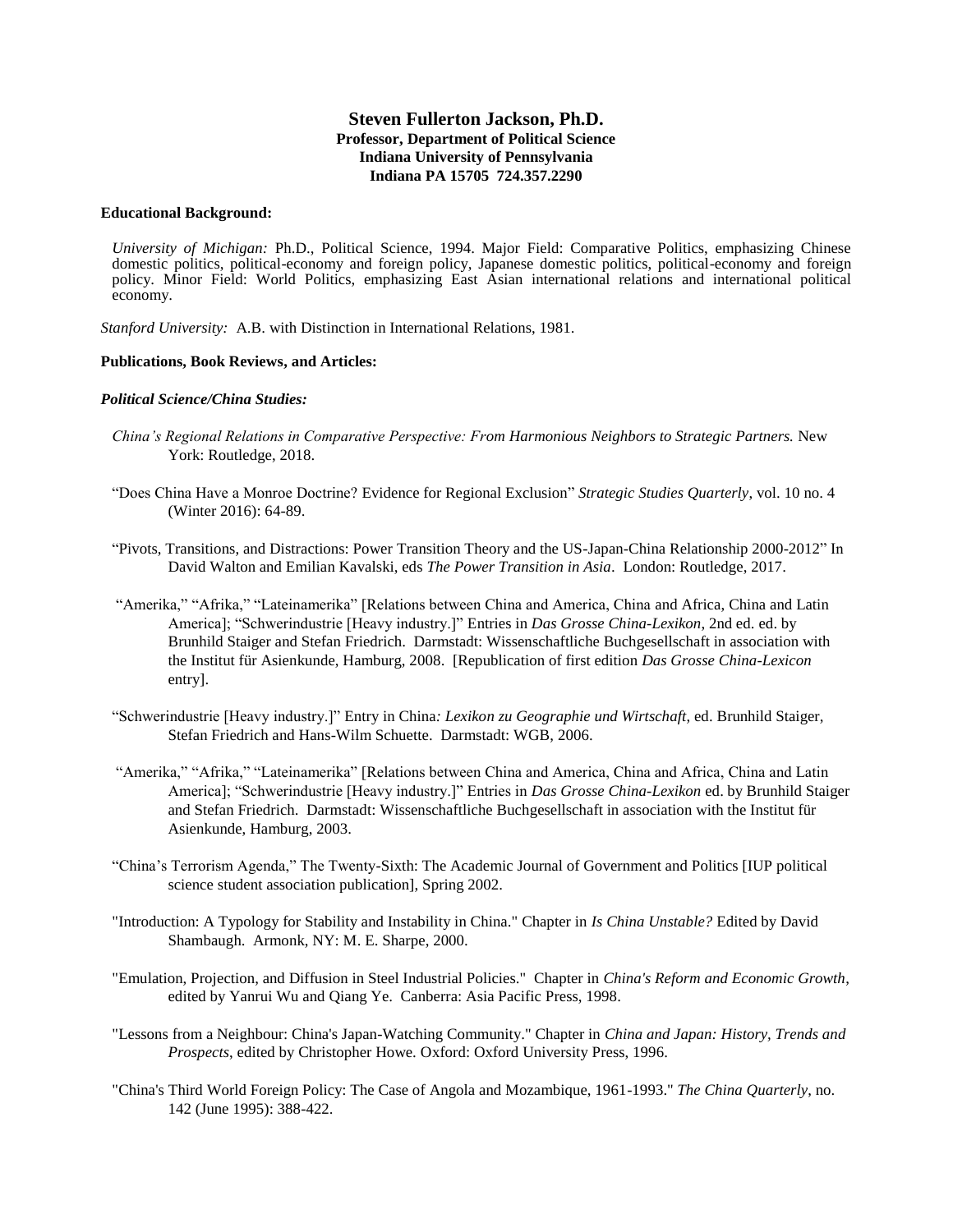- "Joker in the Deck: China's Effect on Soviet-American Arms Control Negotiations." *Michigan Journal of Political Science*. no. 6 (1985). Co-authored with Andrea R. Williams.
- "On-line China Business Information." *China Business Review* 18 (November-December 1991): 10-13.

"Business Journals on China: A View From the West." *Business Information Review* 8 (October 1991): 33-40.

### *Pedagogy:*

- "Constructing Communism: Teaching About Revolutionary Societies Through Chinese Poster Art," *Education About Asia*, Spring 2018 (forthcoming).
- "Political Simulations Using Excel," *Journal of Political Science Education*, 9 (April 2013): 209-221. Featured in Active Learning Blog, "An Excel-lent Simulation," Active Learning in Political Science, 26 August 2016 <http://activelearningps.com/2016/08/26/an-excel-lent-simulation/>.
- "Active Learning in International Studies and Teaching with Technology" In Robert Denemark, eds *The International Studies Compendium Project*. Oxford: Wiley-Blackwell, 2010.
- "'The Usual Suspects': Explaining Success and Failure in Instructional Technology Consortia." Paper and presentation to Society for Information Technology and Teacher Education, San Diego CA, 10 February 2000. Published in Conference Proceedings. Co-authored with Dolores Brzycki and Mary Ann Cessna.
- *Instructor's Manual and Test Bank to Accompany Comparative Politics: Domestic Responses to Global Challenges*, 2d ed. By Charles Hauss. Belmont CA: West/Wadsworth, 1998.
- "Case Study: The Use of PowerPoint in Teaching Comparative Politics." *The Microsoft Higher Education Colloquium*, May 1997. Reprinted in *The Technology Source*, May 1997. <http://horizon.unc.edu/TS/featured/1997-05a.asp>.
- *Acetates to Accompany Comparative Politics: Domestic Responses to Global Challenges*, 2d ed. By Charles Hauss. Minneapolis/St. Paul: West Publishing, 1997.

## *Book Reviews:*

- Book review: Thomas Fingar, ed. *Uneasy Partnerships: China's Engagement with Japan, the Koreas, and Russia in the Era of Reform.* Stanford: Stanford University Press, 2017. H-Net: H-Diplo, February 2018. <https://www.h-net.org/reviews/showpdf.php?id=50513>.
- Book review: Shu Guang Zhang. *Beijing's Economic Statecraft During the Cold War, 1949-1991.* Baltimore: Johns Hopkins University Press, 2014. *The China Quarterly* June 2015 issue (No. 222): 576-577.
- Book review: Bryan Evans and Ingo Schmidt, eds. *Social Democracy After the Cold War*. Edmonton: Athabasca Press, 2012. *Yearbook of German-American Studies* 48 (2013): 233-234.
- Book review: Xiaobing Li, *Civil Liberties in China*. Santa Barbara: ABC-Clio, 2010. *Asian Studies Development Program Alumni Newsletter* 9 no. 1 (April 2013): 11-12.
- Book review: Paul J. Bolt. *China and Southeast Asia's Ethnic Chinese: State and Diaspora in Contemporary Asia.* New York: Praeger, 2000. *Journal of Third World Studies* 22: 1 (Spring 2005): 235-237.
- Book review: Peter C. Y. Chow, and Mitchell H. Kellman. *Trade: the Engine of Growth in East Asia.* New York: Oxford University Press, 1993. *The Journal of Asian Business* 12 (1996): 101-102.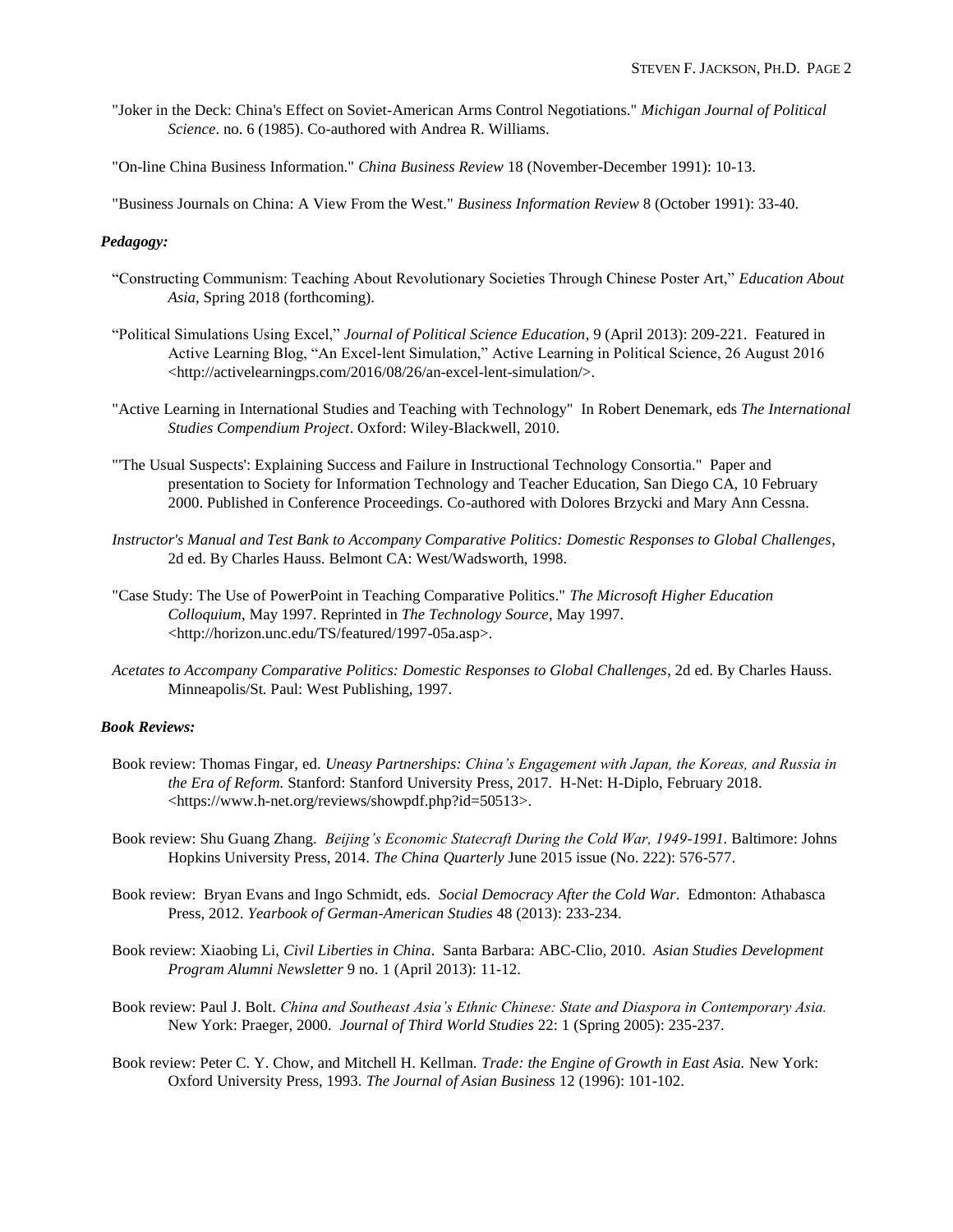- Book review: *Japan's Emerging Global Role.* Edited by Danny Unger and Paul Blackburn. Boulder: Lynne Rienner, 1993. *The Journal of Asian Studies* 53 (February 1994): 236-237.
- Book review: *Neue Industriekulturen im pazifischen Asien: Eigenständigkeiten und Vergleichbarkeit mit dem Westen*  [New industrial cultures in Pacific Asia: particularities and comparability with the West]*.* Edited by Werner Draguhn. Hamburg: Institut für Asienkunde, 1993. *The Journal of Asian Studies* 52 (November 1993): 963- 965.
- Book review: Jürgen Domes and Marie-Luise Näth. *Geschichte der Volksrepublik China* [History of the People's Republic of China]. Mannheim: Bibliographisches Institute und F. A. Brockhaus, 1992. *The China Quarterly*, no. 135 (September 1993): 620-621.
- Book review: Robert Sutter. *Chinese Foreign Policy: Developments After Mao*. New York: Praeger Publishers, 1986. *The China Quarterly*, no.109 (March 1987): 118-119.

### **Conference Papers and Presentations:**

- "Peace as the Natural Effect of Trade? China's Not-So-Pacific Use of Economic Ties in Political Disputes in Contemporary Asia Pacific." Co-authored with Larissa A. Bray. Presentation at the International Studies Association International Conference, Hong Kong, 17 June 2017.
- "From Winning Hearts and Minds to Whacking Them in Outhouses: Counterinsurgency and Counterterrorism Policy across East and South Asia." Co-authored with Andrea M. Lopez. Presentation at the International Studies Association International Conference, Hong Kong, 15 June 2017.
- "RATS Play Whack-A-Mole: The Shanghai Cooperation Organization and the Problem of Radical Islamic Terrorism." Co-authored with Andrea M. Lopez. Presentation at the International Studies Association International Conference, Hong Kong, 17 June 2017.
- "Balancing versus Bandwagoning at the Margins of Conflict: Cambodia, Malaysia, Brunei, Indonesia, Singapore and Thailand and the South China Sea," Presentation at the International Studies Association Annual Meeting, Baltimore MD, 24 February 2017.
- "Not-So-Solid-BRICS? Export Competition Among Rising Regional Hegemons in the 21st Century," Presentation at the International Studies Association Annual Meeting, Baltimore MD, 24 February 2017.
- "Monroe's Legacy: Regional Exclusion Doctrines in Comparative Perspective," Presentation at the American Political Science Association Annual Meeting, Philadelphia PA, 1 September 2016.
- "Does China Have a Monroe Doctrine? Regional Exclusion Doctrines in Comparative Perspective," Presentation at the International Studies Association Annual Meeting, Atlanta GA, 18 March 2016.
- "Policy Evolution of Regional Hegemons in Comparative Perspective," Presentation at the American Political Science Association Annual Meeting, San Francisco CA, 4 September 2015.
- "Destined to be a Bully? Regional Hegemonic Behavior in Comparative Perspective," Presentation at International Studies Association Annual Meeting, New Orleans, LA, 21 February 2015.
- "Cold Politics, Hot Trade? Sino-Japanese Trade Relations and Political Effects Reassessed," Presentation at International Studies Association Annual Meeting, New Orleans, LA, 20 February 2015.
- "Comparative Foreign Policy of "Neighbors" and "Neighborhoods," Presentation at International Studies Association Annual Meeting, Toronto, Canada, 28 March 2014.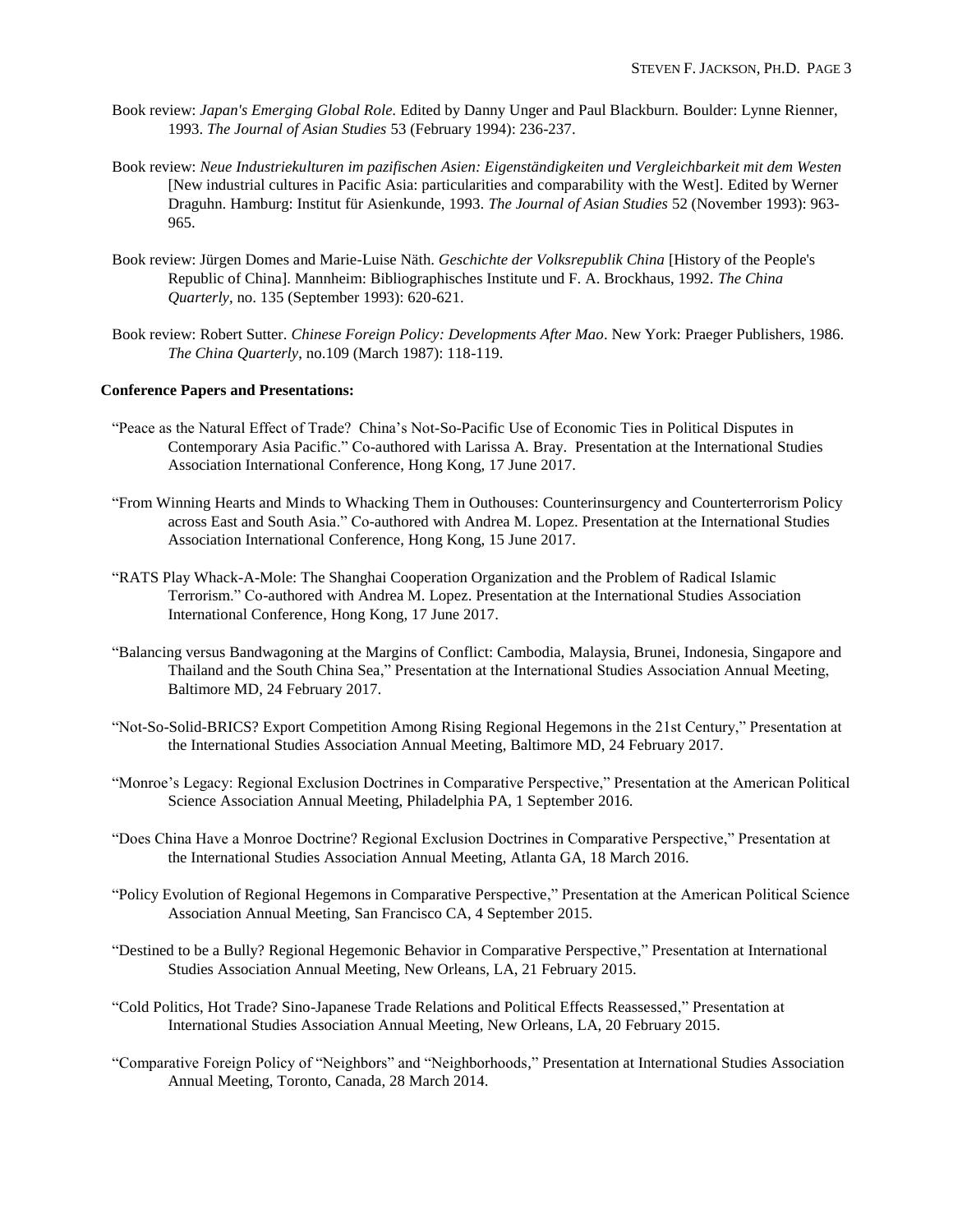- "Pivots, Transitions, and Distractions: Power Transition Theory in East Asia and the US-Japan-China Relationship 2000-2012," Presentation at International Studies Association Annual Meeting, Toronto, Canada, 28 March 2014.
- Poster Presentation: "Mending Wall: Comparative Foreign Policy of Neighbors and Neighborhoods," American Political Science Association Annual Meeting, Chicago, IL 30 August 2013.
- "Pivots, Transitions, and Distractions: Power Transition Theory and the US-Japan-China Relationship 2000-2012," Power Transition in Asia Seminar, University of Western Sydney, Parramatta, NSW Australia, 24-25 July 2013.
- "Regional Organizations and China's Conceptualization of an International 'Neighborhood,'" Presentation at International Studies Association Annual Meeting, San Francisco, 4 April 2013.
- "Correlates of Corruption? China's Foreign Direct Investment in Africa and African Misgovernment," International Studies Association Annual Meeting, San Diego, 2 April 2012.
- "Orcs and Gnomes Living Together? Realism Through Fantasy in Teaching International Relations Through "World of Warcraft," co-authored with Andrea M. Lopez (Susquehanna University), International Studies Association Annual Meeting, San Diego, 3 April 2012.
- "China's Good Neighbor Policy: Or, How to Be a Regional Hegemon and Still Be Liked," Asian Studies Development Program National Conference, Seattle Washington, 31 March 2012.
- "Textile Tsunamis and "Ching-ching" Goods: China's Trade Position in African Countries, 1980-2008," Presentation at International Studies Association Annual Meeting, Montreal, 17 March 2011.
- "Political Simulations Using Excel," Presentation at American Political Science Association Teaching and Learning Conference, Albuquerque, NM, 12 February 2011.
- "Reflections of Soft Power: African Perceptions of China, 1966-2009," Presentation at International Studies Association Annual Meeting, New Orleans, 19 February 2010.
- "Educating the Global Citizen: Comparing Cases and Opportunities," Panel discussant and chair at International Studies Association Annual Meeting, New Orleans, 20 February 2010.
- "Comparative Diplomacy: Chinese Relations with Sudan and Angola, 1959-2009," Presentation at International Studies Association Annual Meeting, New York, 15 February 2009.
- "Public and Private Diplomacy: Their Effects on Foreign Policy," Panel discussant at International Studies Association Annual Meeting, New York, 16 February 2009.
- "Chinese Official Development Assistance in Africa: New Money, Old Themes," Presentation at International Studies Association Annual Meeting, San Francisco, 26 March 2008.
- "Contemporary Diplomacy," Panel discussant at International Studies Association Annual Meeting, San Francisco, 28 March 2008.
- "Chinese Foreign Aid in Africa: A Reassessment of the 1970s." Presentation at International Studies Association Annual Meeting, Chicago, 28 February 2007.
- "Interactive Simulations in International Relations, Or What Every Discussant Needs to Know." Presentation at International Studies Association Annual Meeting, 1 March 2007.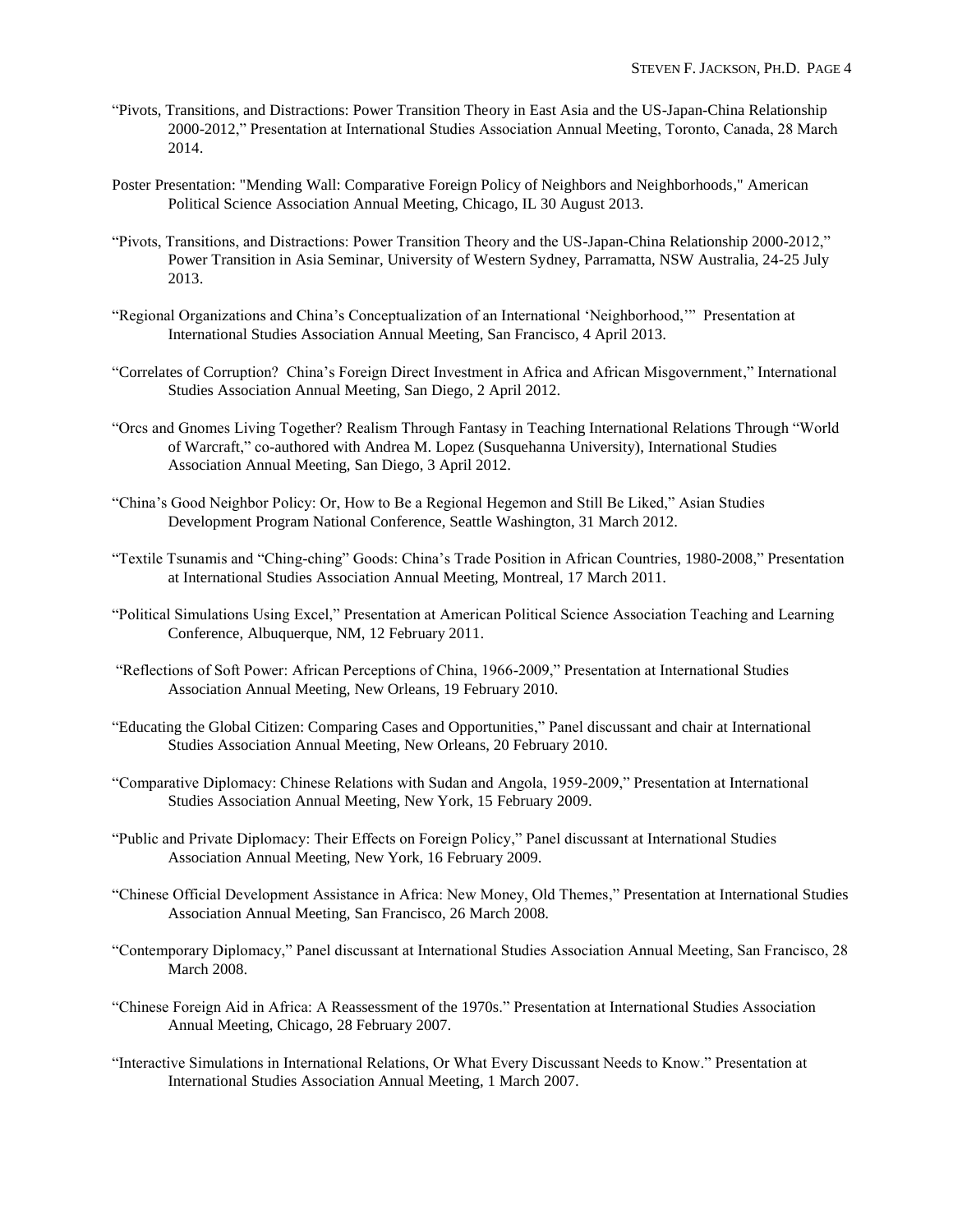- "China's Good Neighbor Policy: Relations with Vietnam and Indonesia in Comparative Context." Presentation at International Studies Association Annual Meeting, San Diego, 22 March 2006.
- "Gaming and Simulation Using Microsoft Excel." Presentation at International Studies Association Annual Meeting, San Diego, 25 March 2006.
- "A Cannon of IR Literature? How We Choose to Teach Our Students." Panel discussant at International Studies Association Annual Meeting, San Diego, 22 March 2006.
- "Using Technology to Enhance Communication and Understanding at Public Meetings: PowerPoint and Municipal Government," Presentation at the Association for PA Municipal Management: Western Executive Development Conference. February 28, 2002, Nemacolin Resort, PA.
- "World Politics by Distance Education: A WebCT Exemplary Course," Presentation at the WebCT 2001 Conference, Vancouver, BC, June 2001.
- "Online Distance Education and Undergraduate Student Retention and Recruitment," Paper and presentation at the WebCT 2001 Conference, Vancouver, BC, June 2001. [Selected for Pre-Conference Discussion: http://www.webct.com/2001/viewpage?name=2001\_pre-conference\_discussions]
- "Breaking the Bandwidth Barrier: CD-ROM/Web Hybrids in Distance Education," Presentation at the  $12<sup>th</sup>$ International Conference on College Teaching and Learning, Jacksonville, FL, April 2001. Co-authored with Dr. Glenn Himes.
- "Old Fashioned Negotiations with High Technology: WebCT and Diplomatic Simulations in World Politics," Presentation at the 12<sup>th</sup> International Conference on College Teaching and Learning, Jacksonville, FL, April 2001. (Award presentation for Innovative Excellence in Teaching, Learning and Technology).
- "Five Years of Slides: Times Series Review of PowerPoint Use." Presentation at the ADEPTT 2000 Conference, Edinboro University of Pennsylvania, October 21, 2000.
- "Teaching World Politics via WebCT: Lessons and Implications," Presentation at the Faculty Academy of the School of Information Technology at Pennsylvania State University, August 3, 2000.
- "'Grow Into' Strategies and Web-Based Education: the WebCT Experience at IUP." Presentation at the Emerging Educational Technologies and Applications Conference, Lock Haven University, Lock Haven PA, May 23, 2000.
- "Conference Summary." Rapporteur's Report for conference "Forging a Policy Consensus: Making China Policy in the Bush and Clinton Administrations," hosted by the Miller Center for International Affairs, University of Virginia, December 3-5, 1999. Volume editors Ramon Myers, Michel Oksenberg, and David Shambaugh.
- "Development of Steel Industry Patterns." Paper presented to the National Endowment for the Humanities Summer Seminar for College Teachers, University of Munich, July 1997.
- "Post-Mao Chinese Steel Strategy: Emulation, Projection and Diffusion in Industrial Policies." Paper presented to International Conference on the Economies of Greater China, University of Western Australia, Perth, July 6- 9, 1997. Conference sponsored by the Chinese Economic Studies Association of Australia and the University of Western Australia.
- "China's 'Good Neighbor' Policy." Paper presented to the Workshop on the Modernization of China's Diplomacy, East-West Center, 28 January 1995. Conference sponsored by the Social Science Research Council, the Washington Center, and East-West Center.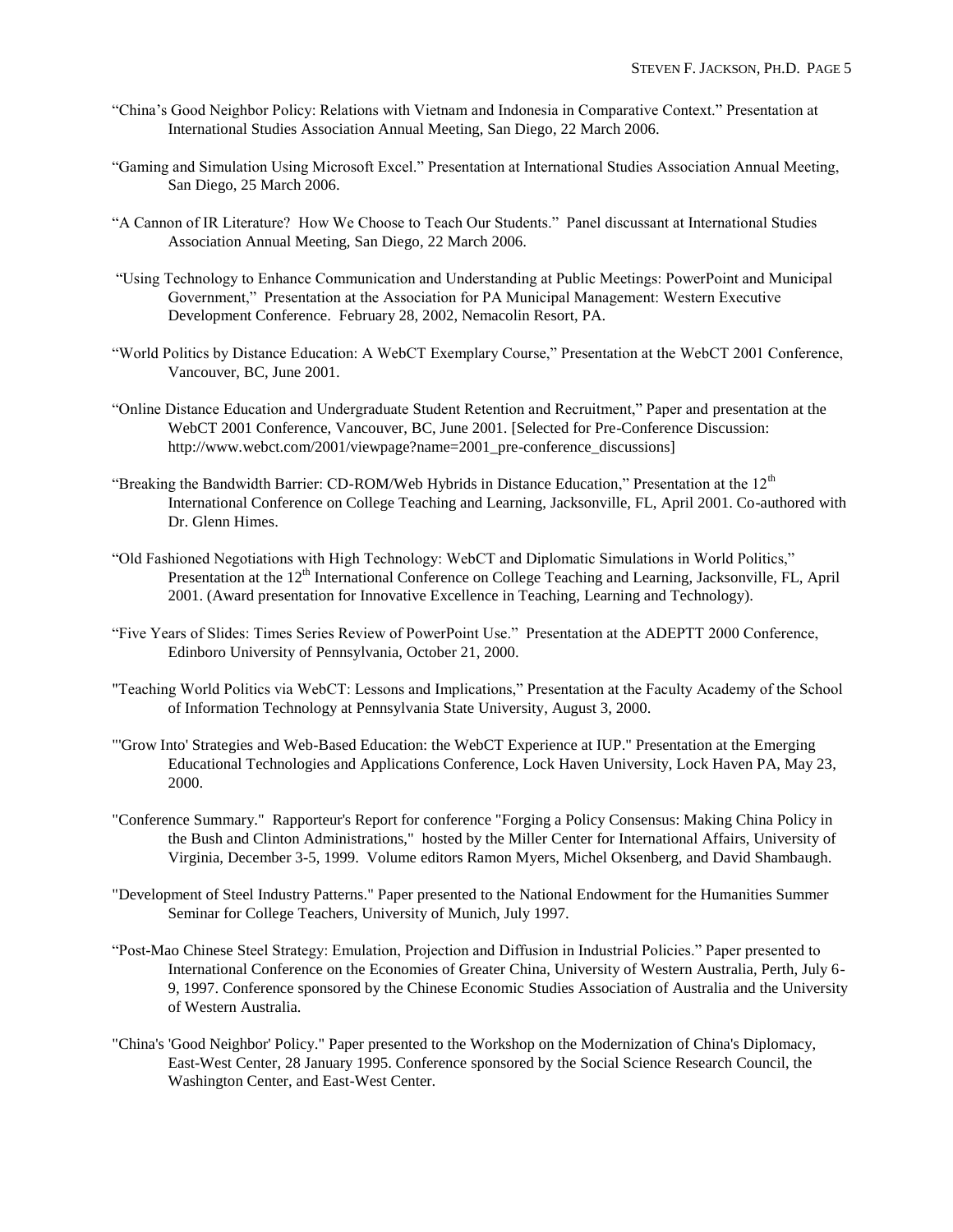- "The Modernization of China's Diplomacy: Introduction." Paper presented to the Workshop on the Modernization of China's Diplomacy, East-West Center, 28 January 1995, co-authored with Wang Jianwei and Lin Zhimin.
- "Interactive Politics and Japanese Policy Toward the Chinese Steel Industry." Paper presented to the Southern Japan Seminar, Atlanta GA, 23 April 1994.
- "The West Against the Rest?" Round Table Discussant of Samuel Huntington's 'Clash of Civilizations.' Florida Political Science Association Annual Meeting, Sarasota FL, 8 April 1994.

## **Teaching Experience:**

- *Indiana University of Pennsylvania:*
- Professor of Political Science, 2003 —.

Associate Professor of Political Science, 1998 to 2003.

Assistant Professor of Political Science, 1994 to 1998.

*Sichuan University, Chengdu, Sichuan China:*

Instructor, University Immersion Program, Summer 2014

*Rollins College, Winter Park, Florida:*

Visiting Instructor/Assistant Professor of Politics, 1992 to 1994.

*Xi'an Institute of Metallurgy and Construction Engineering, Xi'an China:*

English instructor, September 1981 to March 1983.

# **Awards, Grants, Fellowships and Professional Development:**

Indiana Univ. of Pennsylvania University Senate Research Committee grant for travel to Hong Kong, May 2017.

Sabbatical Leave, Spring 2017.

National Endowment for the Humanities Summer Institute on "Modern Mongolia: Heritage and Tradition Amid Changing Realities," American Center for Mongolian Studies, University of Pennsylvania, Philadelphia June 6 - July 1, 2016.

Indiana Univ. of Pennsylvania University Senate Research Committee grant for travel to Australia, May 2013.

National Endowment for the Humanities Summer Institute on "The Dynamics of Cultural Unity and Diversity in Southeast Asia," East-West Center, Honolulu, Hawaii, June-July 2011.

Summer Workshop on Teaching Terrorism, College of William & Mary, Williamsburg VA, June 10-18, 2006.

- Asian Studies Development Program Seminar/Field Study, "China's Contending Metropolitan Regions: Hong Kong and Shanghai Seminar/Field Study," Hong Kong/Shanghai, May-June 2004.
- Asian Studies Development Program of the East-West Center, Workshop on "Cultures of Authority in Asian Practice: Authority Community and State: Political Culture in Asian Contexts." Eckerd College, St. Petersburg, Florida, October 23-27, 2002.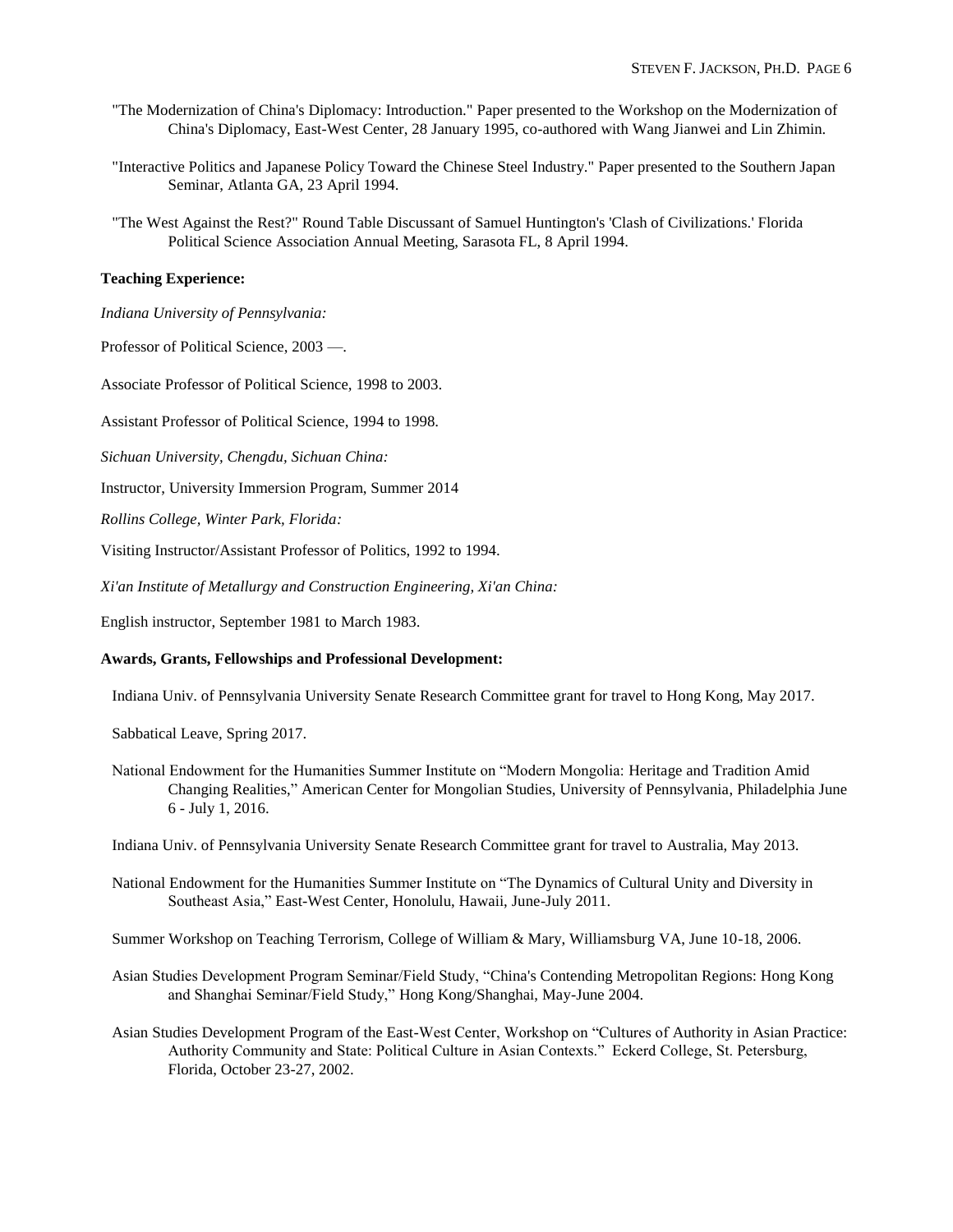National Endowment for the Humanities Summer Institute on "Empowering Relationships: Ways of Authority in Japanese Culture." East-West Center, Honolulu, Hawaii, June-July 2002.

Sabbatical Leave, Fall 2001.

Indiana University of Pennsylvania Distinguished Faculty Award for Service, 2001.

- Indiana University of Pennsylvania Graduate School and Research Sponsored Programs Award for Outstanding Achievement in Curriculum and Instruction for the US Department of Education Preparing Tomorrow's Teachers to Use Technology Grant (Drs. Kurt Dudt and Nancy Yost, Co-Directors).
- WebCT Exemplary Course Award Winner, February 2001 (top nineteen WebCT-based courses in the world).
- Indiana University of Pennsylvania Instructional Design Center/ Center for Teaching Excellence's award for Innovative Excellence in Teaching, Learning and Technology, December 2000. Award to be granted at the [Twelfth Annual Conference on College Teaching and Learning](http://www.fccj.org/Teaching%26LearningConference/awards/2001awards.html) in Jacksonville, Florida. April 17-21, 2001.
- US Department of Education Preparing Tomorrow's Teachers to Use Technology (PT3) grant, June 1999. (member of writing and operation team; funded at \$1.7 million)
- Microsoft Supplemental Software grant, May 1999. (member of the writing team, funded at \$385,000)
- Bell Atlantic ADEPTT Grant for training faculty and teachers to use technology in the classroom, February 1998 (member of writing team; funded at \$600,000).
- State System of Higher Education of Pennsylvania, Faculty Professional Development Committee, Faculty Research Grant, "An Interdisciplinary Instructional Module for Developing Critical Thinking: How Do We Manage the Rainforest?" Summer 1998 (with Drs. Dennis Ausel and Jerry Pickering).
- National Endowment for the Humanities Summer Seminar for College Teachers, "The Industrial Revolution in Comparative Perspective," University of Munich, June-August 1997.
- State System of Higher Education of Pennsylvania, Faculty Professional Development Committee, University Special Project Award, Co-Director (with Dr. Dennis Ausel): "Teaching Teachers to Teach with Technology," for faculty workshop August 25-29, 1997.
- Indiana University of Pennsylvania Senate Research Committee Grant for travel to Australia, Spring 1997.
- Fellow, Southcentral Pennsylvania Writing Project, Indiana Campus, Summer 1996.
- Indiana University of Pennsylvania Senate Fellowship, 1995-96 for research travel to China.
- State System of Higher Education New Faculty Orientation grant, 1994-95.
- Indiana University of Pennsylvania Graduate School Incidental Research Award, 1995.
- Indiana University of Pennsylvania College of Humanities and Social Sciences Grant Incentive Awards Program recipient, 1995.
- Indiana University of Pennsylvania Center for Teaching Excellence Instructional Technology Grant, 1995.
- National Endowment for the Humanities Summer Seminar for College Teachers, "The Democratic Experience in Japan," University of Pittsburgh, July-August 1994.

Senior Fellow, East-West Center, Honolulu, May-August 1994.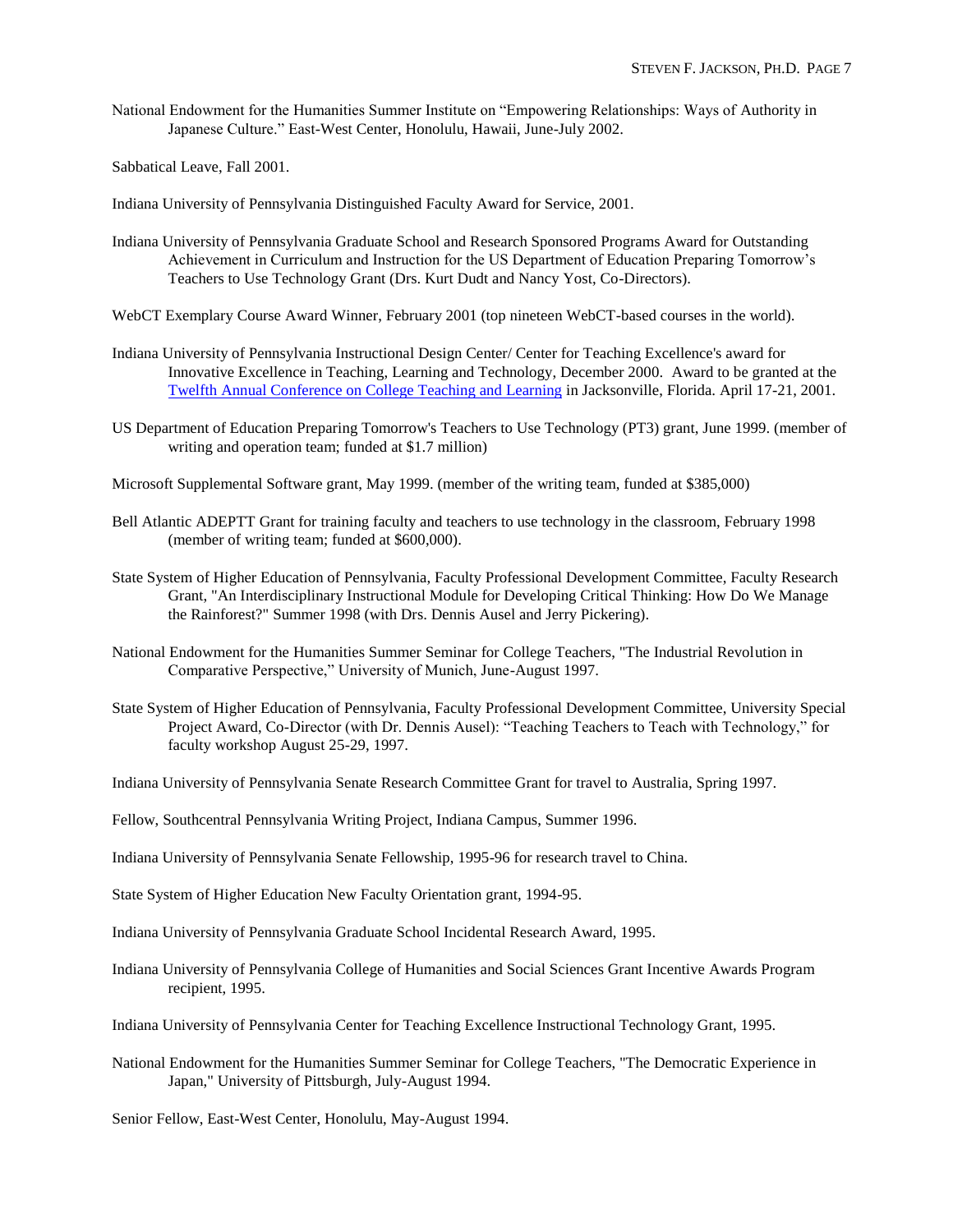- University of Michigan Center for International Business Education Dissertation Research Fellowship, Spring 1991.
- University of Michigan Center for Chinese Studies Fellowship, Fall 1991.
- US-Japan Culture Center, "United-States-Japan Relations in the East Asian Quadrangle: Toward a Mature Alliance," graduate essay contest award, February 1988.
- University of Michigan Center for Chinese Studies Fellowship, 1985.
- University of Michigan Foreign Language and Area Studies Fellowship, 1984-85.

#### **Public and Scholarly Service:**

#### *University Service:*

- Chair, Departmental Five-Year Review Committee, 2015.
- Chair, Departmental Five-Year Review Committee, 2010.
- Chair, State & Local Politics/Public Administration faculty search committee, 2015-16.
- Chair, Middle East Politics faculty search committee, 2013-2014.
- University Online Learning Committee, 2008-2016.
- Chair, Department of Political Science, Indiana University of Pennsylvania, 1999 —2008.
- Advisor, IUP Model European Union club, 2010 —
- Webmaster, IUP Department of Political Science, 1996 -2001, 2008-2012.
- Co-Chair, IUP University Council of Chairs, 2000-2001.
- Co-Chair, IUP Association of Pennsylvania College and University Faculties (APSCUF) Faculty Education for Action and Response Committee, 1997 —2001.
- Webmaster, IUP Association of Pennsylvania College and University Faculties (APSCUF), 1998 2004 (http://www.iup-apscuf.org ) the effect of the website in the 1999 contract negotiations was reported in *Chronicle of Higher Education*, 5 November 1999, p. A57 and in *Academe*, Jan.-Feb. 2000, p. 16)
- Chair, Association of Pennsylvania College and University Faculties State Public Relations Committee, 2002 2006.
- Member, Association of Pennsylvania College and University Faculties Ad-Hoc Committee on Academic Policy, 2013-2014.
- Alternate, Association of Pennsylvania College and University Faculties State Negotiations Team, 2006 —2007.
- Member, Association of Pennsylvania College and University Faculties State-wide Meet & Discuss Team, 2004 2007.
- Member, Association of Pennsylvania College and University Faculties State Public Relations Committee, 2001 2007.
- IUP Association of Pennsylvania College and University Faculties Legislative Assembly Delegate, 1999 2007.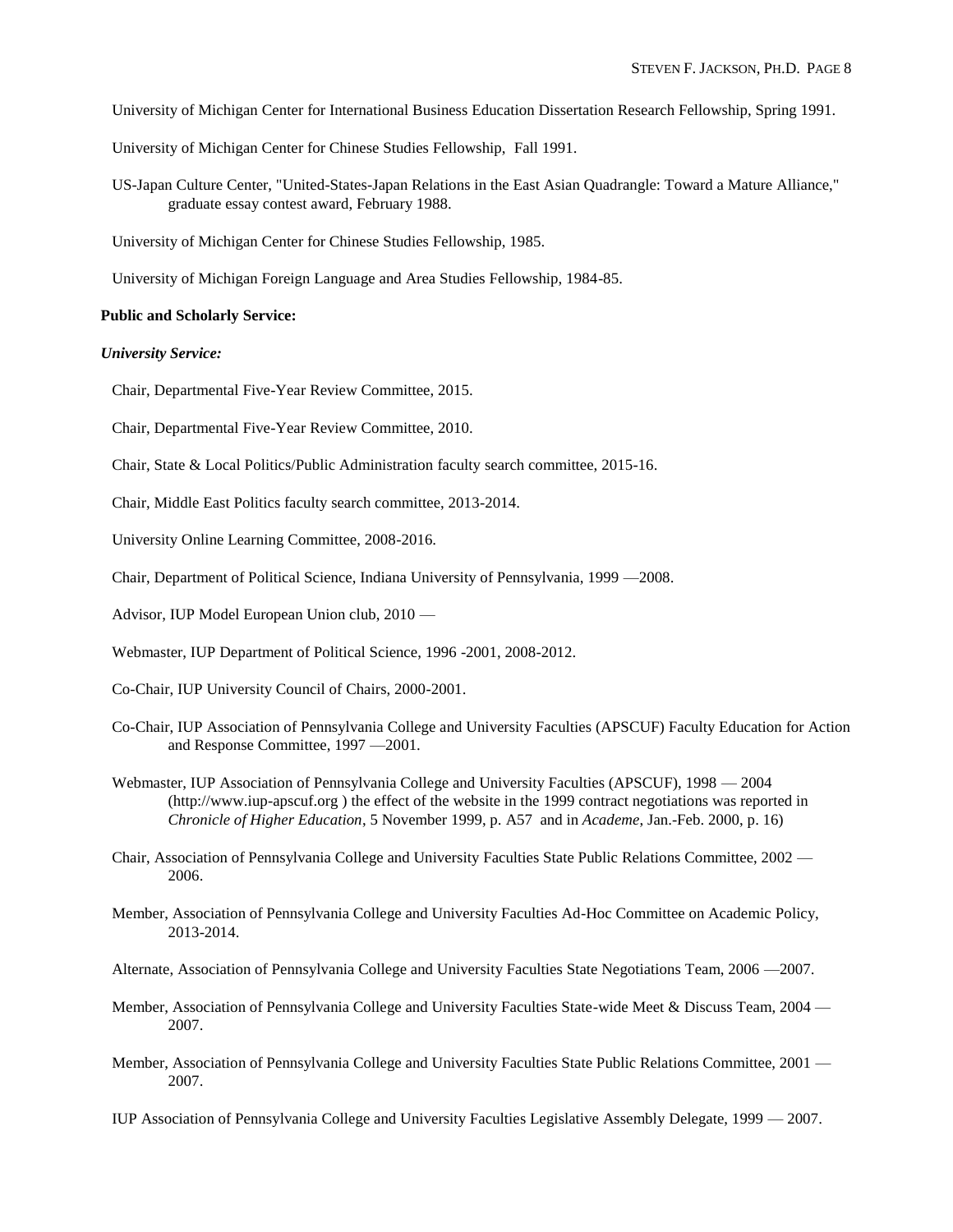- IUP Association of Pennsylvania College and University Faculties Legislative Assembly Alternate Delegate, 1998- 1999.
- Member, Pennsylvania State System of Higher Education Learning Management System Evaluation Team, 2007 —
- Member, State System of Higher Education Distance Education Advisory Committee, 2003 2007.
- Member, Virtual University Blue Ribbon Committee of the Educational Resources Group of the State System of Higher Education, 2001 -2002.
- Member, State System of Higher Education Digital Infrastructure To Support Distributed Learning Environments "The Online Learning Network" Request-for-Proposals Reviewing Committee, November-December 2000.
- Member, State System of Higher Education Student Computing Purchase Request-for-Proposals Reviewing Committee, July 1999.
- Faculty Representative to the Administrative Computing Oversight Committee for SCT Banner implementation issues, September 2000 —
- Member, IUP Academic Computing Policy Advisory Committee (ACPAC), 1998 2001.
- Member, Bell Atlantic ADEPTT Center Core Group, 1998 2001.
- Member, College of Humanities and Social Sciences Technology Committee, 1998 2001.
- Member, IUP Instructional Design Center Advisory and Core Groups, 1997 —
- Director of Graduate Studies, Indiana University of Pennsylvania Department of Political Science, 1996-1999.
- Chair, IUP Asian Studies Committee, April 1996 June 1998, member 1996—.
- Chair, Indiana University of Pennsylvania Senate Library and Educational Services Committee, 1996 1999, member since 1995.
- Member, Indiana University of Pennsylvania Senate, 1995-1999.
- Member, Indiana University of Pennsylvania Campus-Wide Information System Committee, and departmental webmaster, 1996 -1999.
- Member, EN202 Research Writing Task Force, 1996-1997.
- Advisor, IUP Lacrosse Team, 1995-1997.
- Advisor,  $\Phi$ M $\Delta$  Fraternity, 1996 2001.

### *Public and Scholarly Community Service:*

- Ferguson Township (Centre County PA) Liaison to the State College Borough Water Authority, 2013—
- External Evaluator, University of Pittsburgh-Johnstown Political Science Faculty Member tenure/promotion, October 2016.
- External Evaluator, Fitchburg State College Department of Political Science, May-June 2002 (non-site visit).
- Advisory Board, *Das Grosse China-Lexicon*, for Institut für Asienkunde, Hamburg, 1997-2003.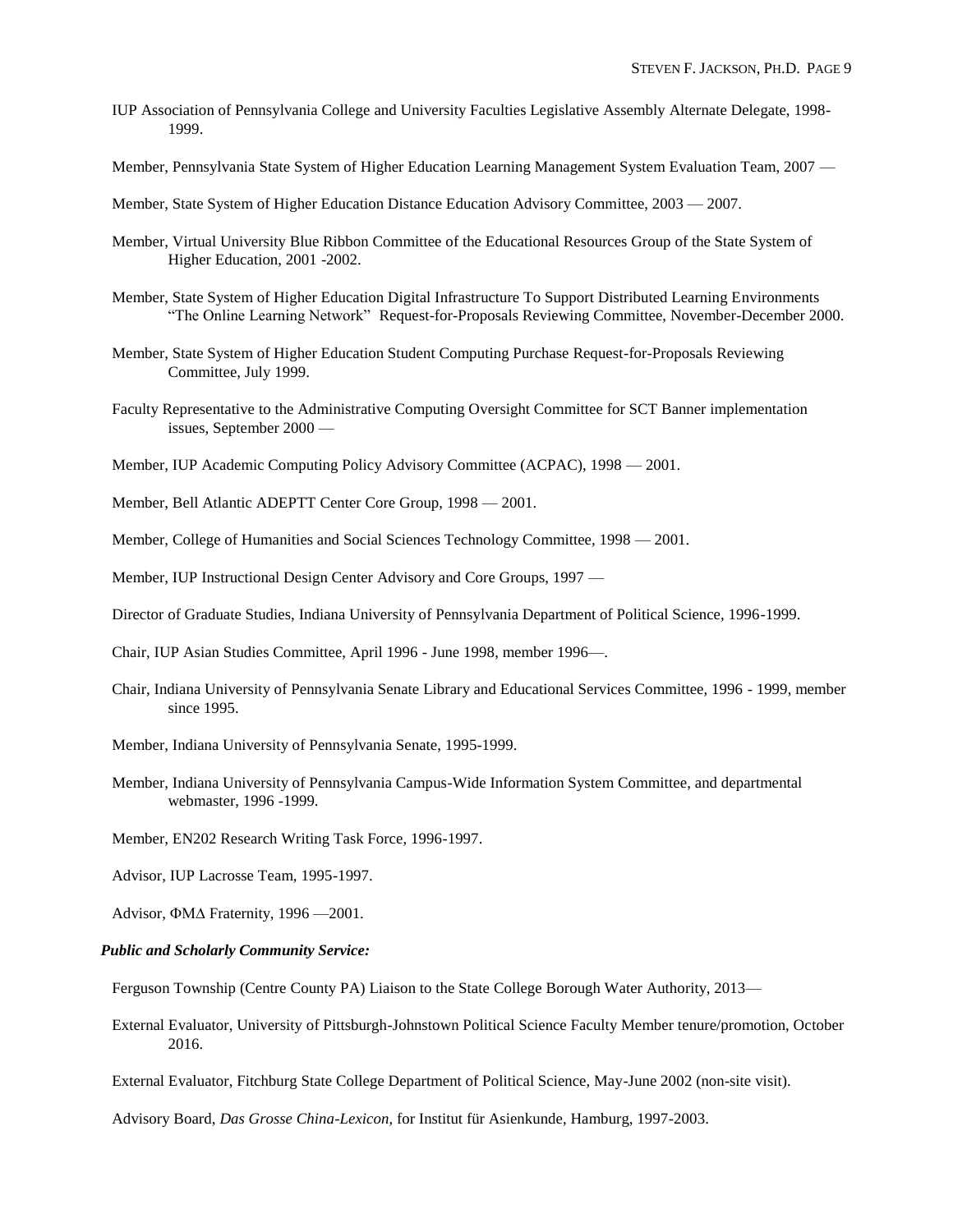- Discussion Group Leader, Pennsylvania Humanities Council "Technology and Community" Program, hosted at Penns Manor Schools, Fall 2000, Fall 2001.
- Expert Testimony, US Immigration Court, Pittsburgh, PA, May 1999 (Political asylum case of a Chinese dissident).
- *US Department of State:* Summer 1985 served as an intern at the State Department, Bureau of Intelligence and Research, Office of Analysis for East Asia and the Pacific, China Division (INR/EAP/CH)

#### *Public Information Service:*

- "China and America: the New Geopolitical Equation," Great Decisions Lecture Series public lecture, sponsored by IUP School of Continuing Education, 20 February 2018.
- "Conflict in the South China Sea," Great Decisions Lecture Series public lecture, sponsored by IUP School of Continuing Education, 21 February 2017.
- "The Koreas," Great Decisions Lecture Series public lecture, sponsored by IUP School of Continuing Education, 1 March 2016.
- "Migration," Great Decisions Lecture Series public lecture, sponsored by IUP School of Continuing Education, 23 February 2016.
- "US Policy in Africa," Great Decisions Lecture Series public lecture, sponsored by IUP School of Continuing Education, 3 March 2015.
- "China's Foreign Policy," Great Decisions Series public lecture, sponsored by IUP School of Continuing Education, March 2014.
- "China-Africa," Great Decisions Series public lecture, sponsored by IUP School of Continuing Education, March 2013.
- "Sanctions and Non-Proliferation," Great Decisions Series public lecture, sponsored by IUP School of Continuing Education, March 2011.
- "US-China Security Relations," Great Decisions Series public lecture, sponsored by IUP School of Continuing Education, February 2010.
- "Afghanistan and Pakistan," Great Decisions Series public lecture, sponsored by IUP School of Continuing Education, February 2009.
- "China and the United States Trade Relations," Great Decisions Series public lecture, sponsored by IUP School of Continuing Education, March 2008.
- "Central Asia," Great Decisions Series public lecture, sponsored by IUP School of Continuing Education, March 2007.
- "China and India: Partners or Competitors?," Great Decisions Series public lecture, sponsored by IUP School of Continuing Education, March 2006.
- "China," Great Decisions Series public lecture, sponsored by IUP School of Continuing Education, March 2005.
- "Public Diplomacy," Great Decisions Series public lecture, sponsored by IUP School of Continuing Education. March 30, 2004.